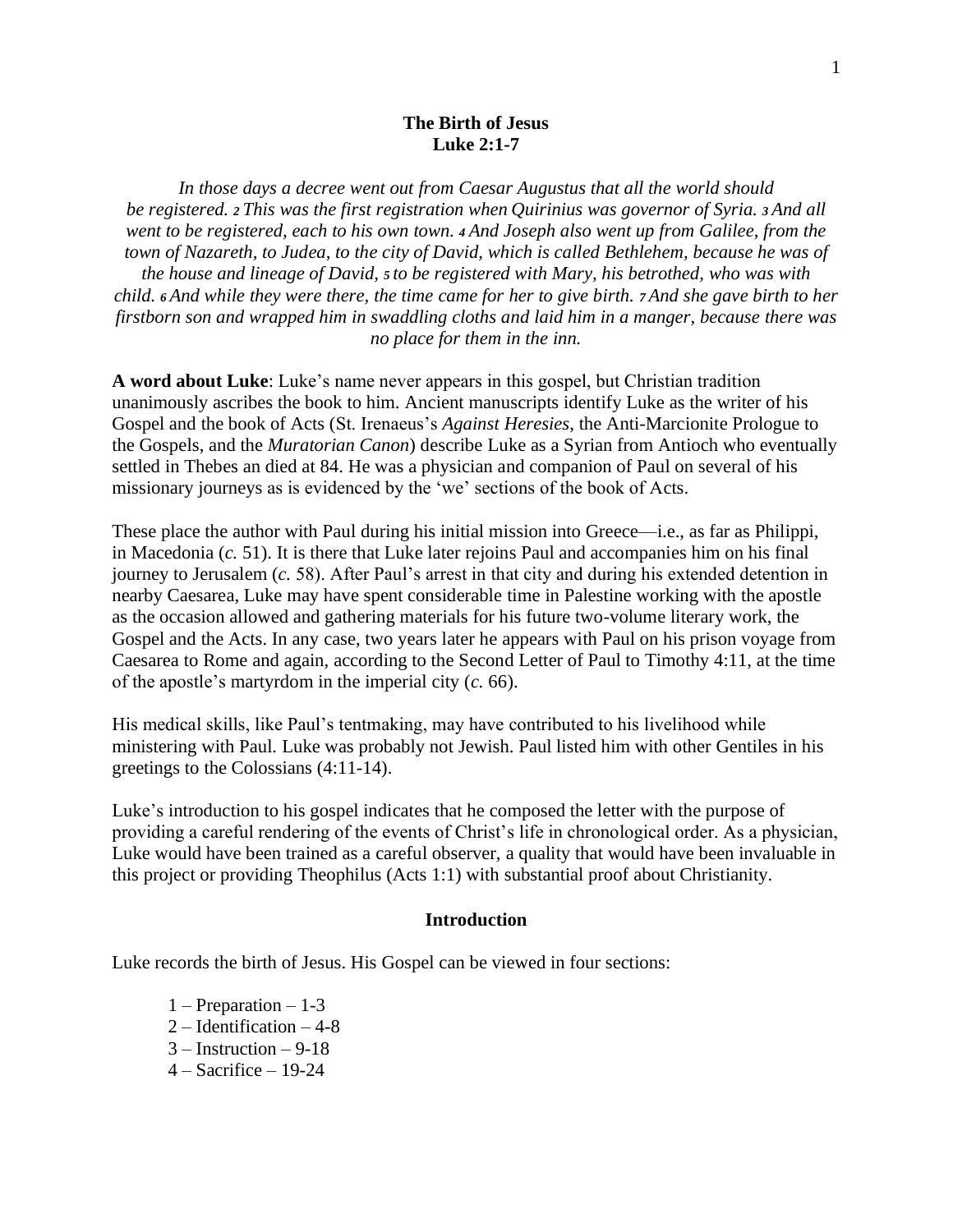Luke 2 can also be divided into four sections:

- $1$  The Birth of Jesus 2:1-7
- 2 Shepherds and Angels 2:8-20
- 3 Jesus presented in the Temple 2:21-40
- 4 Jesus as a Boy in the Temple 2:41-52

(Since we are discussing Jesus's birth and have only 3 Wednesdays, we will only get through verse 20).

Under Caesar Augustus, who ruled from about 27 BC–AD 14, the Roman Empire reached the zenith of its military, cultural, and economic influence. Augustus ushered in what has been called the *Pax Romana*, an era of great stability and peace because of the reach of the Roman Empire. It is surely no accident of history that Jesus, the Prince of Peace, was born in an era of peace that lasted only for a few decades.

In the period of the emperor known for his reign of peace, God raises up the child of peace. For many interpreters, Luke is not only placing Jesus' birth in the context of world history, but he also is making a play on the theme of the peaceful emperor. The real emperor of peace is Jesus, not Octavian.

# **Jesus's Genealogy**

Much of the Old Testament looks forward to the restoration of Israel after Assyrian and Babylonian captivity. One key to this fulfilled prophecy is Davidic king who would reign forever in perfect holiness and justice. (Isaiah 9:1-7 & 11:1-11).

We know the king to be Jesus. When Titus razed Jerusalem in 70 AD, all family records were lost. Jesus of Nazareth is the last known person whose lineage can be traced back to David, making him the only fit candidate for the throne of Israel.

The New Testament provides two accounts of the genealogy of Jesus, one in the Gospel of Matthew and another in the Gospel of Luke. Matthew starts with Abraham, while Luke begins with Adam. The lists are identical between Abraham and David but differ radically from that point. Matthew has twenty-seven generations from David to Joseph, whereas Luke has forty-two, with almost no overlap between the names on the two lists. Why are they different? Matthew follows the lineage of Joseph while Luke's traces Mary's ancestors. As the Seed of the woman, Messiah had to come out of humanity. As the Seed of Abraham, Messiah had to come from the nation of Israel. As the Seed of Judah, he had to be of the tribe of Judah. As the Seed of David, he had to be of the family of David.

At the time of Jesus's birth, ample genealogical evidence was available to check a Hebrew's historical background. Such would be crucial in determining whether Christ had the necessary "genealogical pedigree" to establish his ancestry. If these records were not available, any attempt to argue for the Lord's messiahship on the ground of Old Testament prophecy—at least pertaining to his ancestry—falls flat. The fact is, however, those genealogical records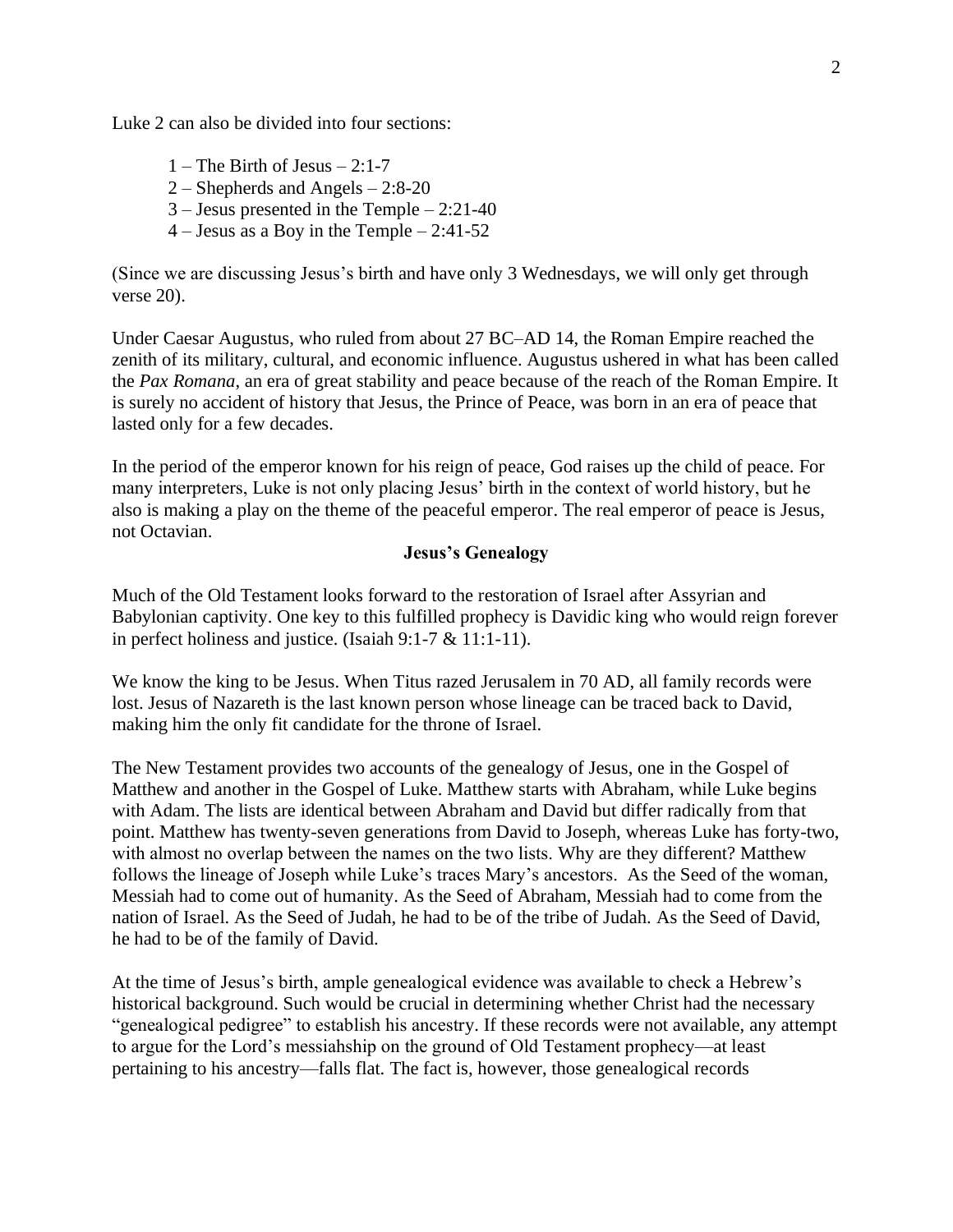substantially vanished when the Romans slaughtered and/or dispersed the Hebrew populace in A.D. 70.

Accordingly, no modern Jew could possibly argue that he is the promised Messiah, based upon the prophecies cited above, since he would be unable to establish his lineage from David.

*"The [Hebrew] Rabbis affirm that after the [Babylonian] Captivity the Jews were most careful in keeping their pedigrees. Since, however, the period of their destruction as a nation by the Romans, all their tables of descent seem to be lost, and now they are utterly unable to trace the pedigree of any one who might lay claim to be their promised Messiah"*  The McClintock & Strong Cyclopedia

When Luke, an "unsurpassed" historian, wrote his Gospel account, he recorded a genealogical catalog reaching from Christ back to Adam. Where did he obtain his information? He obviously did not interview the ancients personally! Clearly, under the guidance of the Holy Spirit, he consulted written documents still in existence.

Numerous genealogical documents were available in Israel during the days of Christ and for Luke to research. In A.D. 70 that changed! After a five-month siege, the Romans broke through the walls of the sacred city and burned it to the ground. The date was September 7, A.D. 70. Josephus, a Jewish historian, claimed that 1,100,000 Hebrews were killed, and that another 97,000 were captured and carried away into slavery

# **V 1**

# *In those days a decree went out from Caesar Augustus that all the world should be registered.*

a) Caesar Augustus was 19 years old when he came to power in 44 B.C. He reigned as emperor for 58 years. His greatest single act—the one which would have the most lasting effect on world history—was to call for a census of the empire.

When Octavius, renamed CA, began his rule, the Roman Senate gave him the title Augustus, which means majestic one, highly honored one. It was a term reserved for the gods. Augustus declared Julius Caesar, his adopted father, to be god, which made him the son of God. This was his official title on the coinage of Rome during his lifetime. If anyone asked, "Who is the son of God?" the official answer was Augustus. And it is during the reign of this self-proclaimed 'son of god' that the true Son of God is born. Talk about "the fulness of time" (Gal 4:4).

Caesar Augustus was ruling, but God was in charge. He used Caesar's edict to move Mary and Joseph eighty miles from Nazareth to Bethlehem in order to fulfill His Word.

b) The purpose of the census was to compile a list of property owners for the purpose of collecting taxes and military registration. It was a thoroughly secular decree; the kind of thing governments have been doing since the beginning of time. Historians tell us that it is not likely that the whole empire was enrolled at the same time.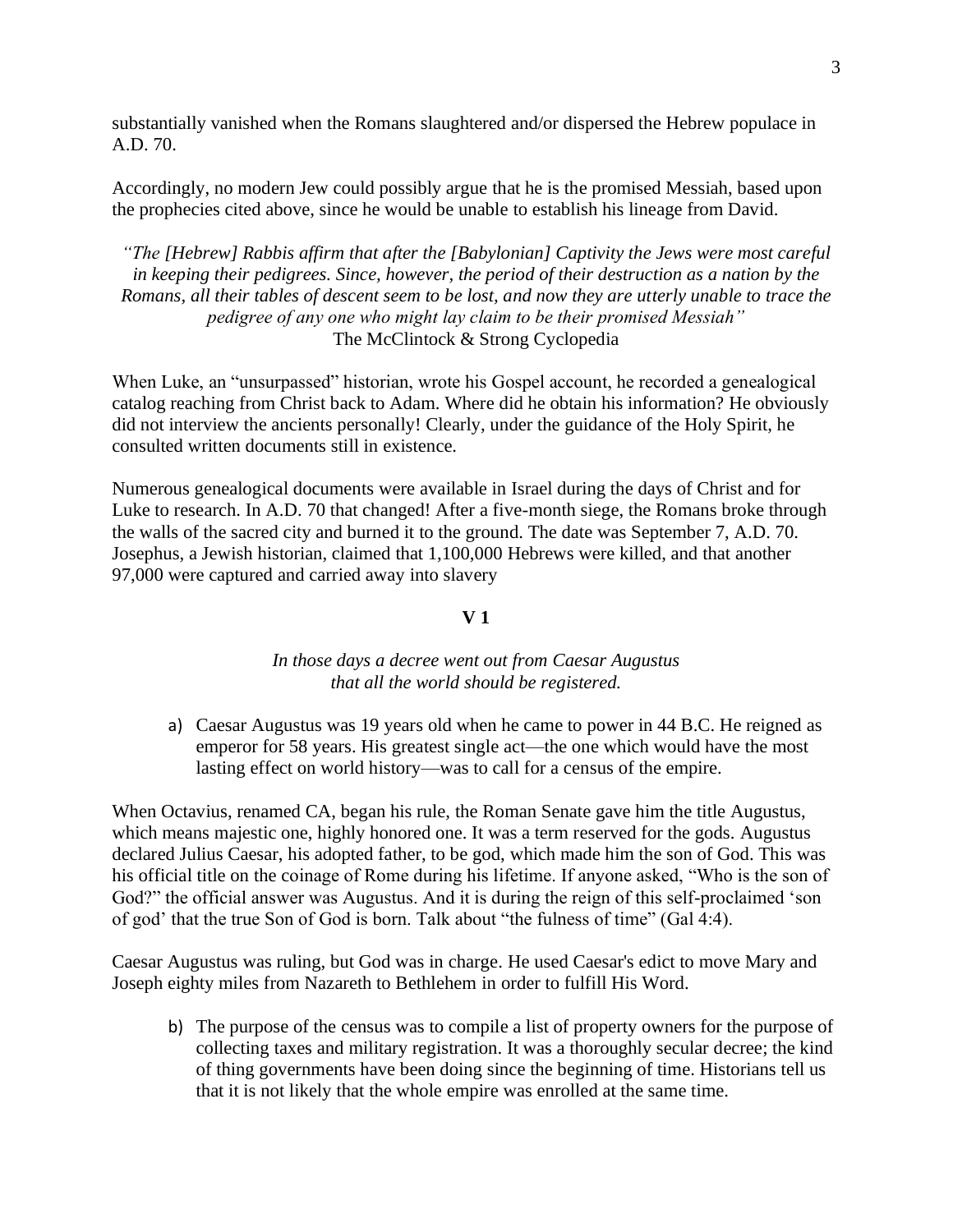- c) Given the slow system of communication in those days, it might have taken years for the census to be completed in some of the outlying provinces. A lot would depend on the local political situation and the willingness of local rulers to cooperate.
- d) The Romans ordinarily enrolled men where they were currently living, while the Jews counted families according to their ancestral hometowns. That would explain why Joseph and Mary had to return to Bethlehem at a most inconvenient time—in the ninth month of Mary's pregnancy. v 3

*It was "Critical that Joseph and Mary go to Bethlehem, which was their own city, so that they would be there when the Messiah was born so the prophecy of Micah would come to pass. Little did Caesar Augustus know that he was being moved by the Spirit of God to do exactly what he did on time, on schedule to affect exactly the result God wanted. There was a few days in which Joseph and Mary had to be in Bethlehem, right at the very time of the birth of the child. God knew exactly when that moment was, exactly when that day was. He knew when they had to be there, and He had planned for that to happen under the authority and power of a Caesar who was far removed from the little village of Bethlehem and utterly removed from the purposes of God and utterly ignorant of the Word of God. But nonetheless he was a main player in bringing the prophecy to pass, which shows the mighty, incomprehensible, providential work of Almighty* 

*God."* John MacArthur

Proverbs 21:1 - *The king's heart is a stream of water in the hand of the LORD; he turns it wherever he will.*

Augustus was assassinated in 14 A.D. he died and was succeeded by Caesar Tiberius who was the Caesar through the latter life and ministry of Jesus Christ.

This we know: there are no accidents in history. Time is 'his story' being played out under the watch care of the only true sovereign, the Christian God.

When was Jesus born?

The biblical details of Jesus' birth are found in the Gospels. Matthew 2:1 states that Jesus was born during the days of Herod the king. Since Herod died in 4 B.C., we have a parameter to work with. Further, after Joseph and Mary fled Bethlehem with Jesus, Herod ordered all the boys 2 years old and younger in that vicinity killed. This indicates that Jesus could have been as old as 2 before Herod's death. This gives the date of His birth between 6 and 4 B.C.

Luke 2:1–2 notes several other facts to ponder: We know that Caesar Augustus reigned from 27 B.C. to A.D. 14. Quirinius governed Syria during this same time period, with records of a census that included Judea in approximately 6 B.C. Some scholars debate whether this is the census mentioned by Luke, but it does appear to be the same event. Based on these historical details, the most likely time of Christ's birth in Bethlehem is 6–5 B.C.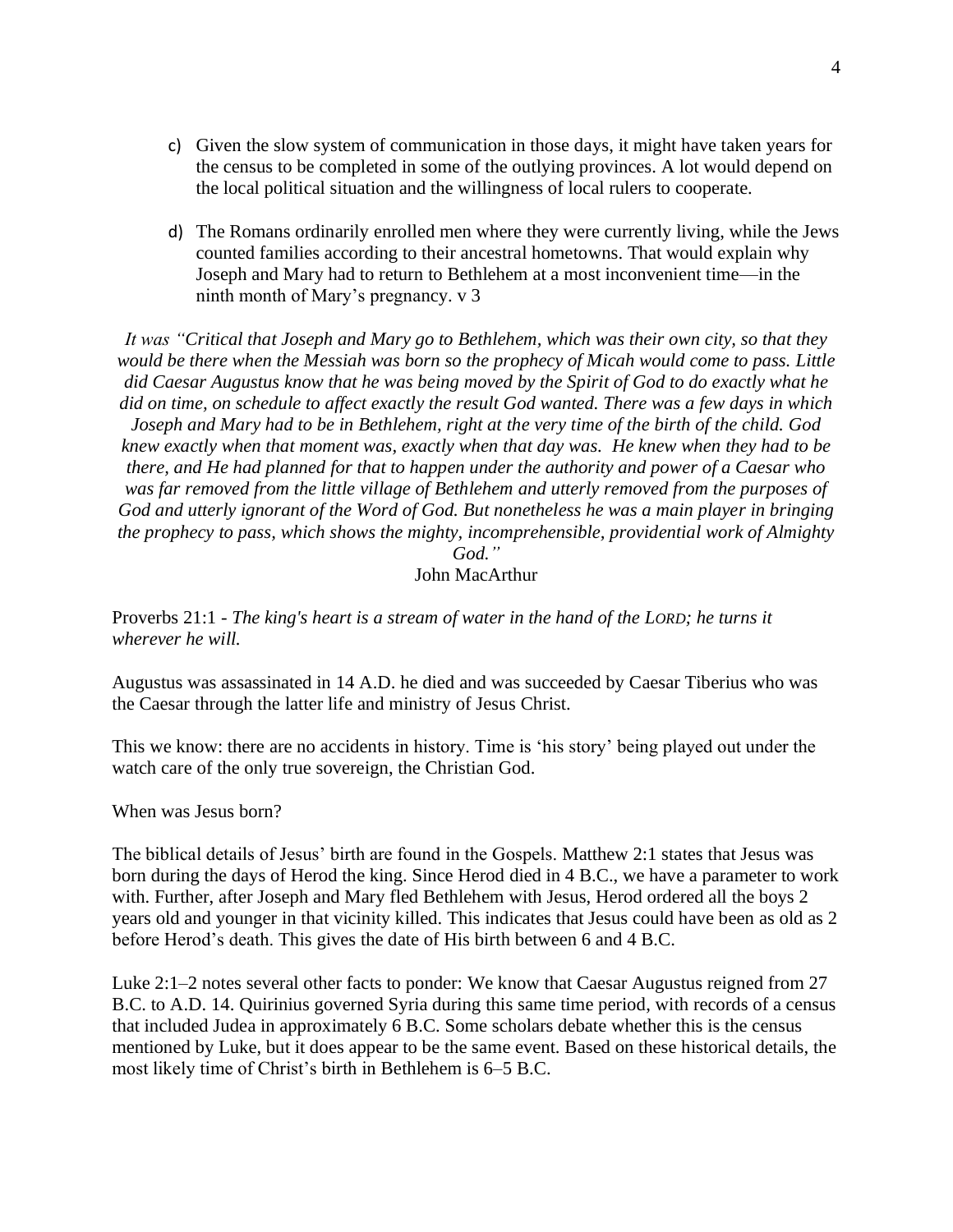Luke mentions another detail concerning our timeline: "Jesus, when he began his ministry, was about thirty years of age" (Luke 3:23). Jesus began His ministry during the time John the Baptist ministered in the wilderness, and John's ministry started "in the fifteenth year of the reign of Tiberius Caesar, Pontius Pilate being governor of Judea, and Herod being tetrarch of Galilee, and his brother Philip tetrarch of the region of Ituraea and Trachonitis, and Lysanias tetrarch of Abilene, during the high priesthood of Annas and Caiaphas" (Luke 3:1–2).

The only time period that fits all of these facts is A.D. 27–29. If Jesus was "about thirty years of age" by A.D. 27, a birth sometime between 6 and 4 B.C. would fit the chronology. More specifically, Jesus would have been approximately 32 years old at the time He began His ministry (still "about thirty years of age").

What about the day of Christ's birth? The tradition of December 25 was developed long after the New Testament period. It's the day Christians have agreed to celebrate the birth of Jesus, but the exact day of His birth is unknown.

Roman Emperors of the New Testament

- **Augustus** (27 B.C.–A.D. 14) Ordered the census that involved Joseph and Mary going to Bethlehem (Luke 2:1)
- **Tiberius** (A.D. 14–37) Jesus ministered and was crucified under his reign (Luke 3:1; 20:22, 25; 23:2; John 19:12, 15)
- **Caligula** (A.D. 37–41)
- **Claudius** (A.D. 41–54) An extensive famine occurred in his reign (Acts 11:28). He expelled Jews from Rome, including Aquila and Priscilla (Acts 18:2).
- **Nero** (A.D. 54–68) He persecuted Christians, including the martyrdoms of Paul and Peter. He is the Caesar to whom Paul appealed for a fair trial (Acts 25:8, 10– 12, 21; 26:32; 27:24; 28:19).
- **Galba** (A.D. 68–69)
- Otho (A.D. 69)
- **Vitellius** (A.D. 69)
- **• Vespasian** (A.D. 69–79) Crushed the Jewish revolt, and his son Titus destroyed the Jerusalem temple in A.D. 70.

## **V 2**

## *This was the first registration when Quirinius was governor of Syria*

Apparently *Quirinius* was governor of Syria twice: from 4 B.C. to A.D. 1, when this census was taken, and again in A.D. 6-10. The "first census" mentioned in Luke 2:2 occurred during his first term as governor, and another was ordered during his second term as governor mentioned in Acts 5:37, which probably took place between AD 6–7 (Josephus links this census to an uprising under Judas of Galilee).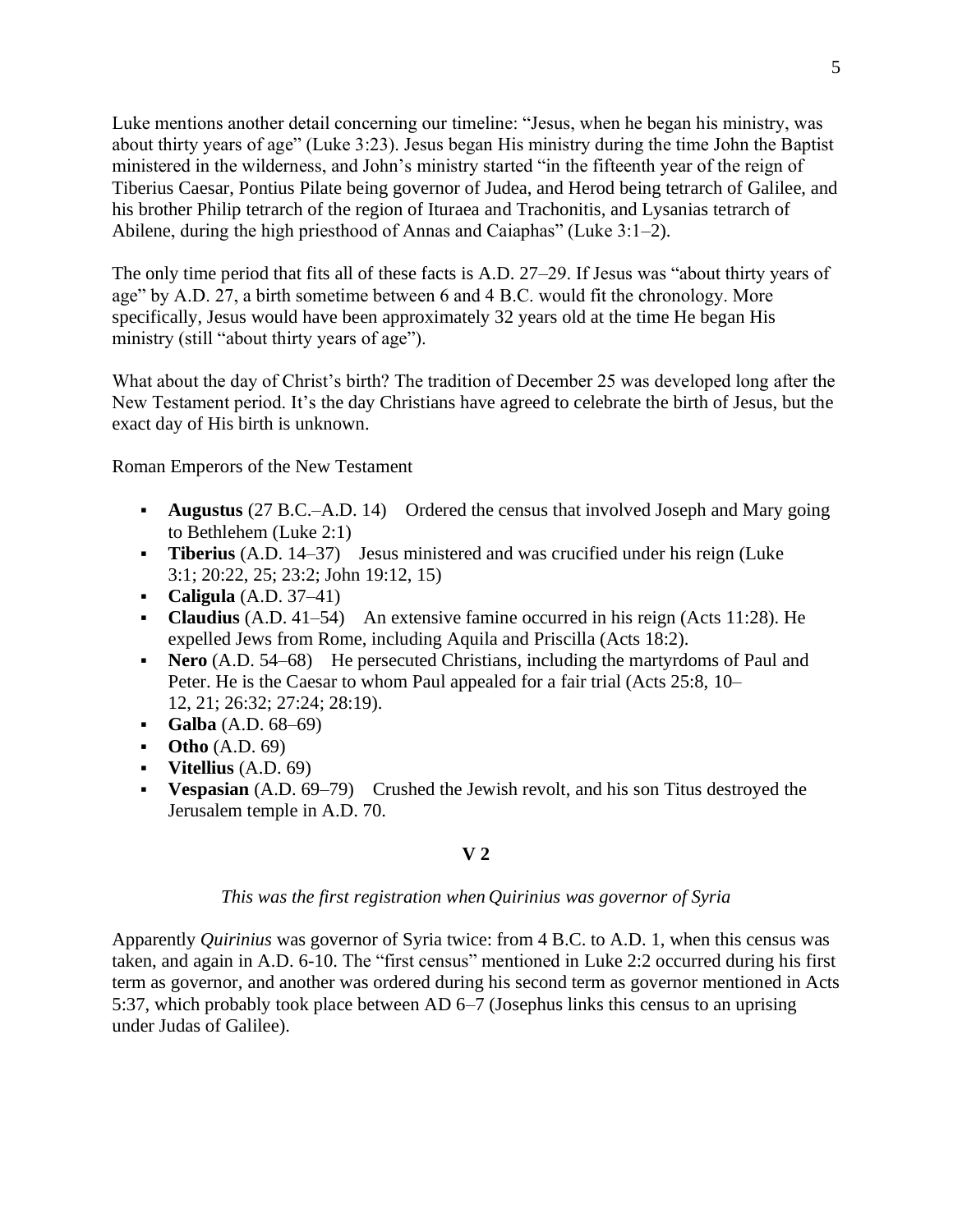Syria was the large Roman province of which Judea was part. The capital was Antioch. Under this administration came smaller political divisions such as Judea, which was ruled by Pilate at Jerusalem from A.D. 26 to 36.

Of note: Actually, Quintilius Varus was governor of Syria from about 7 B.C. to about 4 B.C. Varus was not a trustworthy leader, a fact that was disastrously demonstrated in A.D. 9 when he lost three legions of soldiers in the Teutoburger forest in Germany. But Quirinius was a notable military leader who was responsible for squelching the rebellion of the Homonadensians in Asia Minor. When it came time to begin the census, Augustus entrusted Quirinius with the delicate problem in the volatile area of Palestine, effectively superseding the authority and governorship of Varus by appointing Quirinius to a place of special authority in this matter.

# **V 3**

*And all went to be registered, each to his own town.*

*"registered" = "apographo = to write* 

Hebrews 12:22-23 - *But you have come to Mount Zion and to the city of the living God, the heavenly Jerusalem, and to innumerable angels in festal gathering, <sup>23</sup> and to the assembly of the firstborn who are enrolled in heaven*

How far is it from Nazareth to Bethlehem? If you're in Pennsylvania, it's about 9 miles and takes about 10 minutes by car. But if you're in Nazareth of Galilee, and you're traveling along with your pregnant wife, as Joseph was, it's about 80 miles to Bethlehem.

But the journey for the infant Jesus was much farther than 80 miles. He left His place in heaven at God's right hand, came to earth, and accepted our humanity. Eventually, He was stretched out on a cross to die, and He was buried in a borrowed tomb. But the journey was not over. He conquered death, left the tomb, walked again among men, and ascended to heaven. Even that is not the journey's end. Someday He will return as King of kings and Lord of lords.

# **V 4**

# *And Joseph also went up from Galilee, from the town of Nazareth, to Judea, to the city of David, which is called Bethlehem, because he was of the house and lineage of David,*

This is a reference to the fact that the genealogical records of families in Judah were traditionally kept in their ancestral hometowns. Rome was not just seeking to determine how many people lived in Judah but wanted to assure that all paid their taxes!

Taxation followed his lineage, so Joseph obediently traveled the 80 miles to Bethlehem, David's home, where the Scriptures said Messiah would be born

Bethlehem was 2,564 feet above sea level, so travelers from Nazareth which is (1,830 feet above sea level) would go up.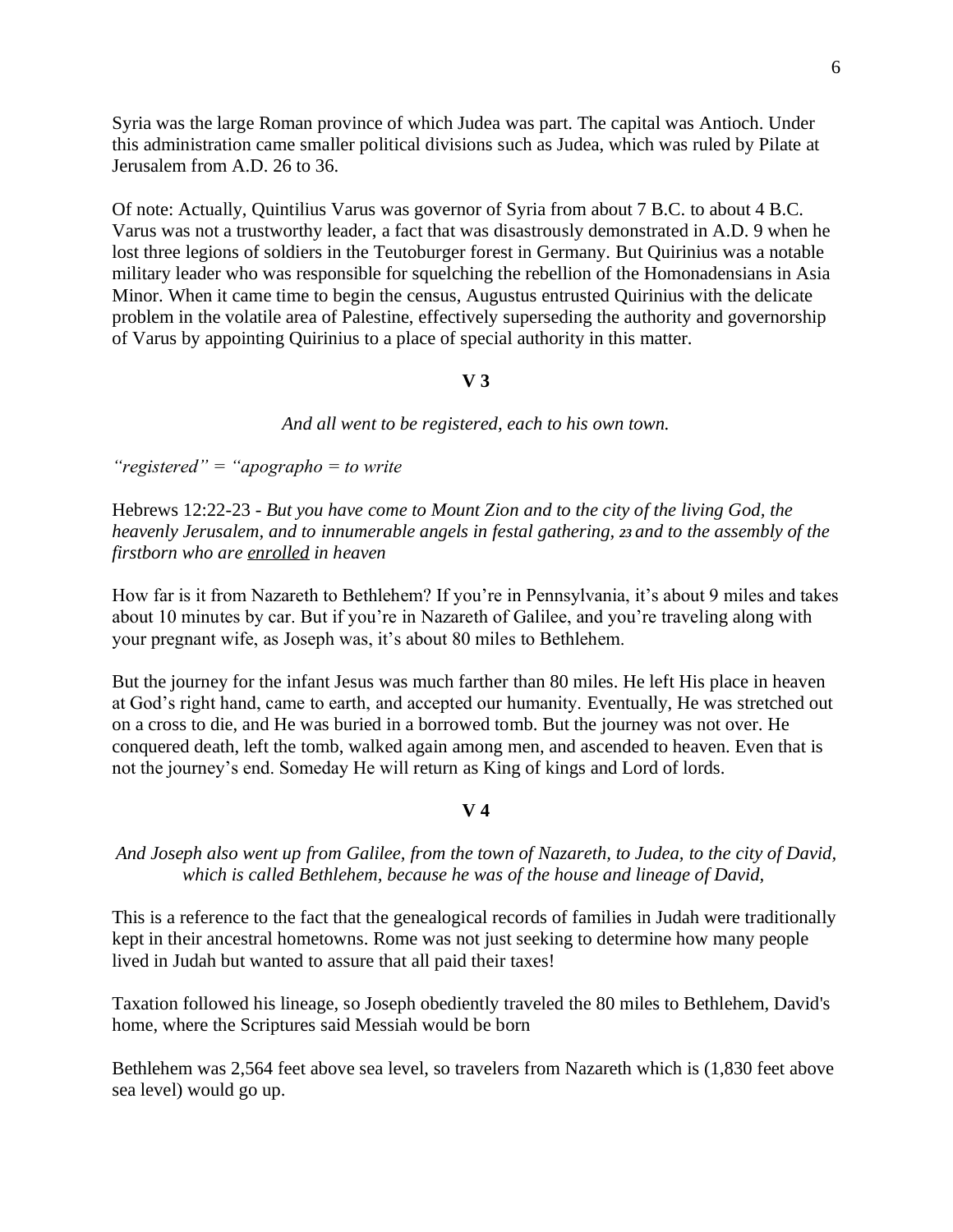A traveler always "goes up" to Jerusalem (Lk 2:22; 18:31; 19:28; Acts 11:2; 13:31; 15:2; 21:12, 15; 25:1, 9) and "goes down" from Jerusalem (10:30; Acts 11:27; 25:7) because Jerusalem lies 2,500 feet above sea level.

Micah 5:2 – (8th century) - *But you, O Bethlehem Ephrathah, who are too little to be among the clans of Judah, from you shall come forth for me one who is to be ruler in Israel, whose coming forth is from of old, from ancient days.*

- *a) From you shall come forth for me - birth*
- *b) One who is to be ruler in Israel – second coming*

Bethlehem was also called Ephrathah or Bethlehem-Judah to distinguish it from a second Bethlehem located in the Zebulite territory.

Bethlehem is located about five miles south of Jerusalem near the chief north-south route linking Jerusalem with Hebron and the Negeb (desesrt). The word *Bethlehem* means "house of bread," and its significance lies in the fact that it is located in a fertile region characterized by an abundance of corn (for making bread), as well as figs, vines, almonds, and olives.

- a) Jacob's wife, Rachel was buried in Bethlehem. Gen 35:19-20
- b) Elimelech and Naomi left Bethlehem and Naomi and Ruth returned to Bethlehem
- c) Saul was born there. 1 Sam 9:1
- d) David was born and anointed as king there. 1 Sam 16

By calling Bethlehem the city of David, Luke may be highlighting Jesus' opposition to the Jewish and Roman powers in Jerusalem. He reminds his readers that David didn't come from a place of great power, but from a little town known as least of all the cities of Judah (Micah 5:2; Matthew 2:6). The true "Anointed One" would come from there and be more associated with people like the shepherds of Bethlehem.

The Messiah would stand up against the wealth, power and corruption of Jerusalem and would rule with justice and equity, not favoring the "haves" but blessing the "have-nots."

In the words of his mother Mary, through this child from Bethlehem the Lord "*has shown strength with his arm; he has scattered the proud in the thoughts of their hearts. He has brought down the powerful from their thrones, and lifted up the lowly; he has filled the hungry with good things, and sent the rich away"* (Luke 1:46-53).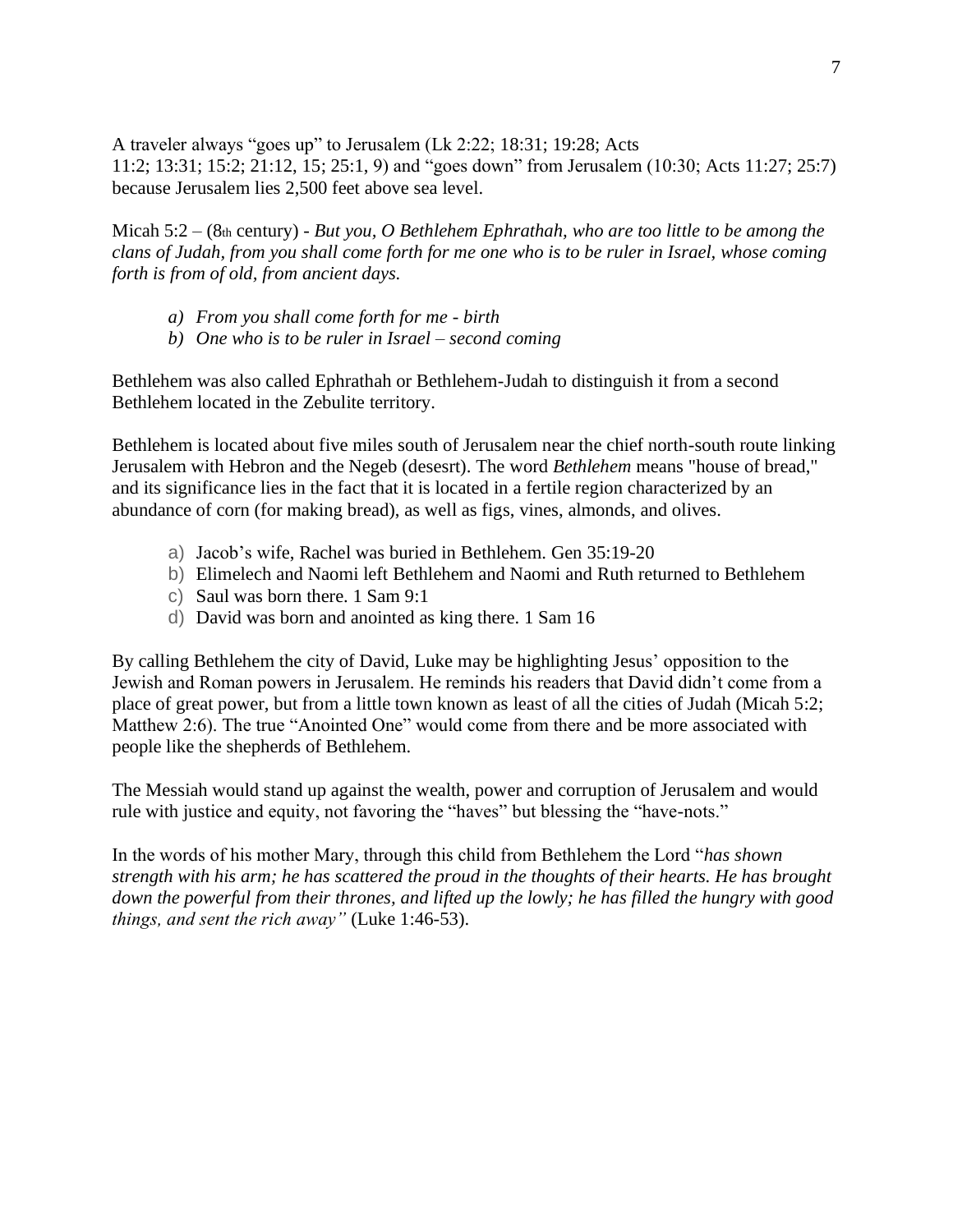

## *V 5*

*to be registered with Mary, his betrothed, who was with child.*

*Betrothed = mnesteuo = to remember = engaged - Mnesteuo i*s used only in the passive voice in the NT and means to be promised in marriage, to be betrothed, to become engaged. *Mnesteuo* is used in the NT only in Mt 1:18 (betrothed), Lk 1:27 and Lk 2:5. As used in by these writers, *mnesteuo* described a legally binding agreement, unlike the sense of engagement as used today.

Probably the ceremony of betrothal in NT times involved the following acts:

- a) a contract drawn up by the parents or by the friend of the bridegroom.
- b) the two families met with other witnesses, at which time the groom gave the bride a gift like jewelry (Gen. 24:53) and declared his intention to observe the terms of the contract already arranged.
- c) the payment of the *mohar*, a price paid for a wife to her parents, (Genesis 34:12; Exodus 22:16; 1 Samuel 18:25).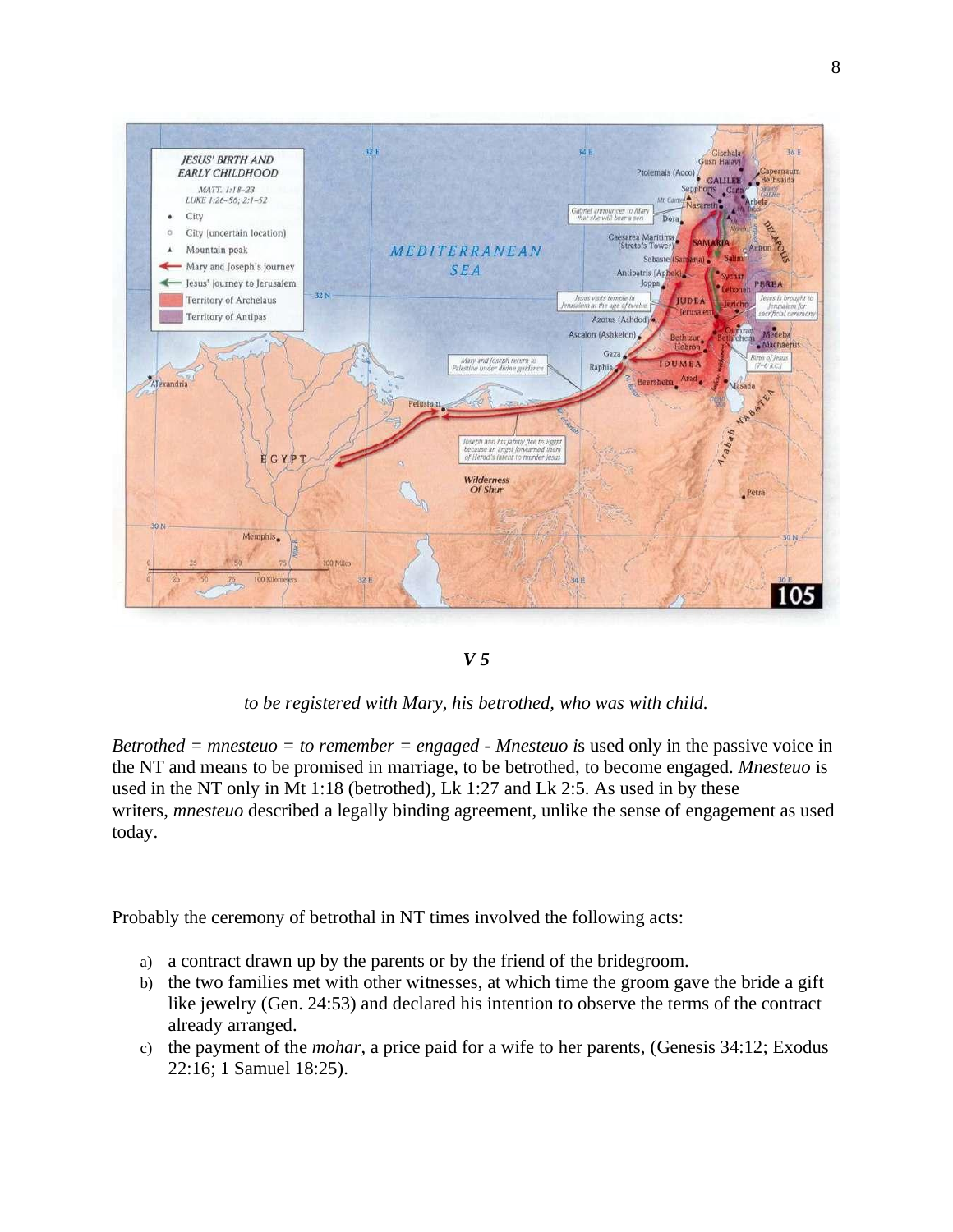In the OT and NT, this betrothal practically provided the same status as that of married persons, although it was generally customary for the wedding ceremony to be celebrated at a later date. Separation of betrothed persons demanded a divorce, and there seems to have been no taboo in their living together as man and wife previous to the wedding ceremony. The children of such a union would be regarded as legitimate.

Insofar as the virgin Mary and Joseph are concerned, the use of the verb mnēsteúomai, to betroth (Matt. 1:18; Luke 1:27; [2:5\)](https://biblia.com/bible/nasb95/Luke%202.5), indicates a betrothal ceremony. There is no mention, however, of a subsequent wedding ceremony. It was during this period of betrothal that the angel appeared to Mary (Matt. 1:18).

It is clearly stated, however, that the angel appeared to announce to Mary her conception by the Holy Spirit before she had intimate relations with Joseph. The same angel also appeared to Joseph to tell him of the supernatural conception of his betrothed, Mary (Matt. 1:24; see Luke 1:26ff.).

Matthew 1:18-24 – *Now the birth of Jesus Christ took place in this way. When his mother Mary had been betrothed to Joseph, before they came together she was found to be with child from the Holy Spirit. <sup>19</sup> And her husband Joseph, being a just man and unwilling to put her to shame, resolved to divorce her quietly. <sup>20</sup> But as he considered these things, behold, an angel of the Lord appeared to him in a dream, saying, "Joseph, son of David, do not fear to take Mary as your wife, for that which is conceived in her is from the Holy Spirit. <sup>21</sup> She will bear a son, and you shall call his name Jesus, for he will save his people from their sins." <sup>22</sup> All this took place to fulfill what the Lord had spoken by the prophet: <sup>23</sup> "Behold, the virgin shall conceive and bear a son, and they shall call his name Immanuel" (which means, God with us). <sup>24</sup> When Joseph woke from sleep, he did as the angel of the Lord commanded him: he took his wife, <sup>25</sup> but knew her not until she had given birth to a son. And he called his name Jesus.*

*Hosea 2:19-20 "I will betroth you to Me forever; Yes, I will betroth you to Me in righteousness and in justice, In lovingkindness and in compassion, And I will betroth you to Me in faithfulness. Then you will know the LORD.*

*"the term emphasizes the intensity of God's restoring love for the nation. In that day, Israel will no longer be thought of as a prostitute. Israel brings nothing to the marriage; God makes all the promises and provides all the dowry. These verses are recited by every orthodox Jew as he places the phylacteries on his hand and forehead (cf. Dt 11:18). "* John MacArthur

## **V 6**

#### *And while they were there, the time came for her to give birth.*

While Joseph and Mary were at Bethlehem. Here we see another evidence of the providence of God orchestrating all the events in the fullness of time (Gal 4:4) and the perfect fulfillment of OT prophecy. The statement as made by Luke conveys the thought that without any planning on the part of Joseph or of Mary her time came just after they had been in Bethlehem for a time.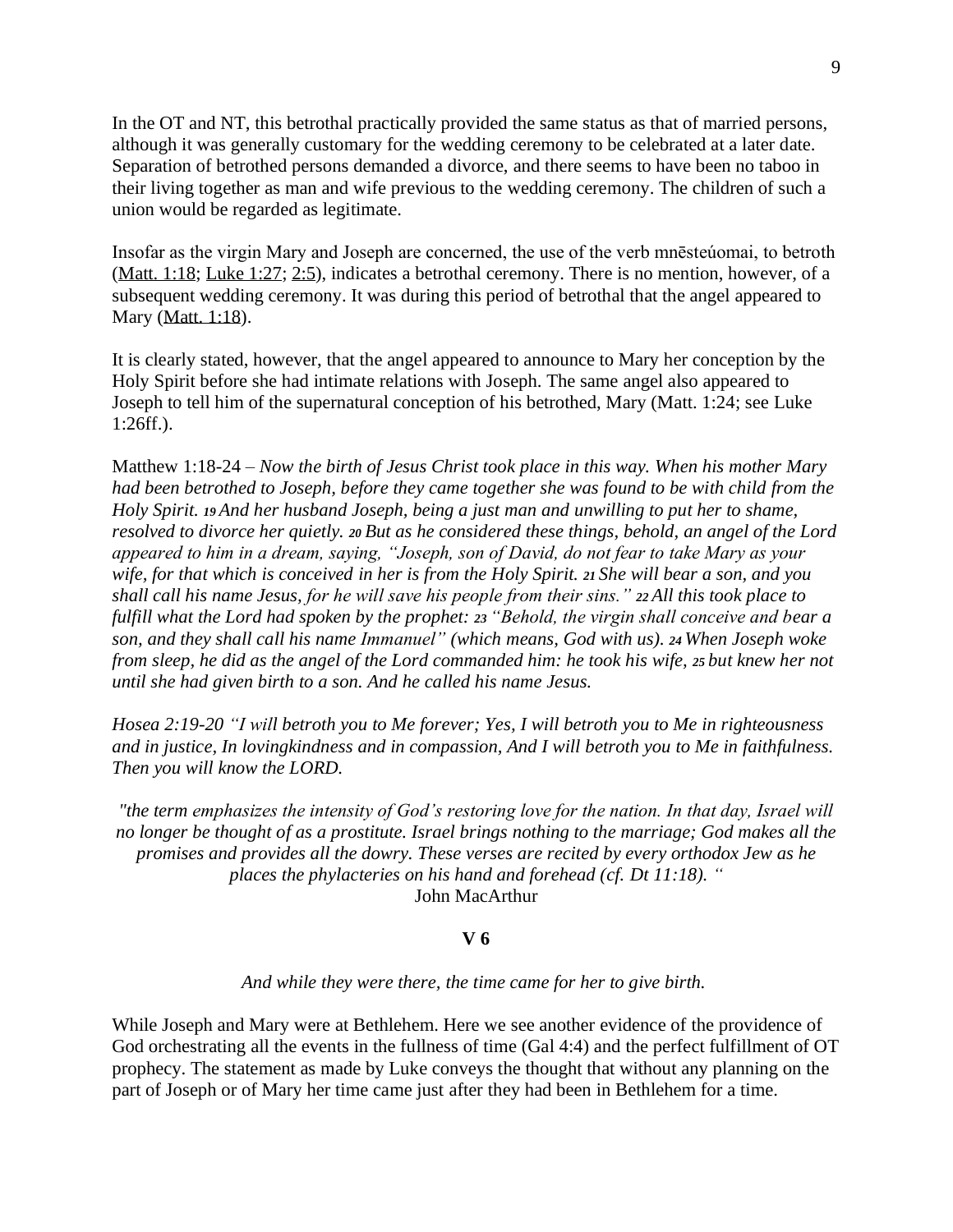We often think that Mary was close to delivery when they made this journey, but this may not have been the case at all. Joseph may have been anxious to get her out of Nazareth to avoid the pressure of scandal.

We know that after Gabriel's announcement, Mary visited Elizabeth, her cousin, and stayed there for the first three months of her pregnancy (Luke 1:39  $\&$  56)

Luke 1:39 – *In those days Mary arose and went with haste into the hill country, to a town in Judah*

Luke 1:56 - *And Mary remained with her about three months and returned to her home.*

It was after she returned home that the census reached Nazareth –

Luke 2:1 - *In those days a decree went out from Caesar Augustus that all the world should be registered.*

According to the Roman law, Mary didn't have to go with Joseph for the tax census; but it made sense for her to go with Joseph, especially because she was in the latter stages of a controversial pregnancy – surely the subject of much gossip in Nazareth. It is possible that he used the emperor's order as a means of removing Mary from possible gossip and emotional stress in her own village. He had already accepted her as his wife (Matthew 1:24), and continued in betrothal (Luke 2:5), pledged to be married.

*'Give birth" = tikto = to bring forth,* to bear, to give birth. It is used over 200 times in the OT.

Matthew 1:21 - *She will bear a son, and you shall call his name Jesus, for he will save his people from their sins.*

Matthew 1:23 - *Behold, the virgin shall conceive and bear a son, and they shall call his name Immanuel*

Matthew 2:2 - *Where is he who has been born king of the Jews?*

Luke 1:57 - *Now the time came for Elizabeth to give birth, and she bore a son.*

Luke 2:6 - *And while they were there, the time came for her to give birth.*

Luke 2:7 - *And she gave birth to her firstborn son…*

Luke 2:11 – *For unto you is born this day in the city of David a Savior, who is Christ the Lord.*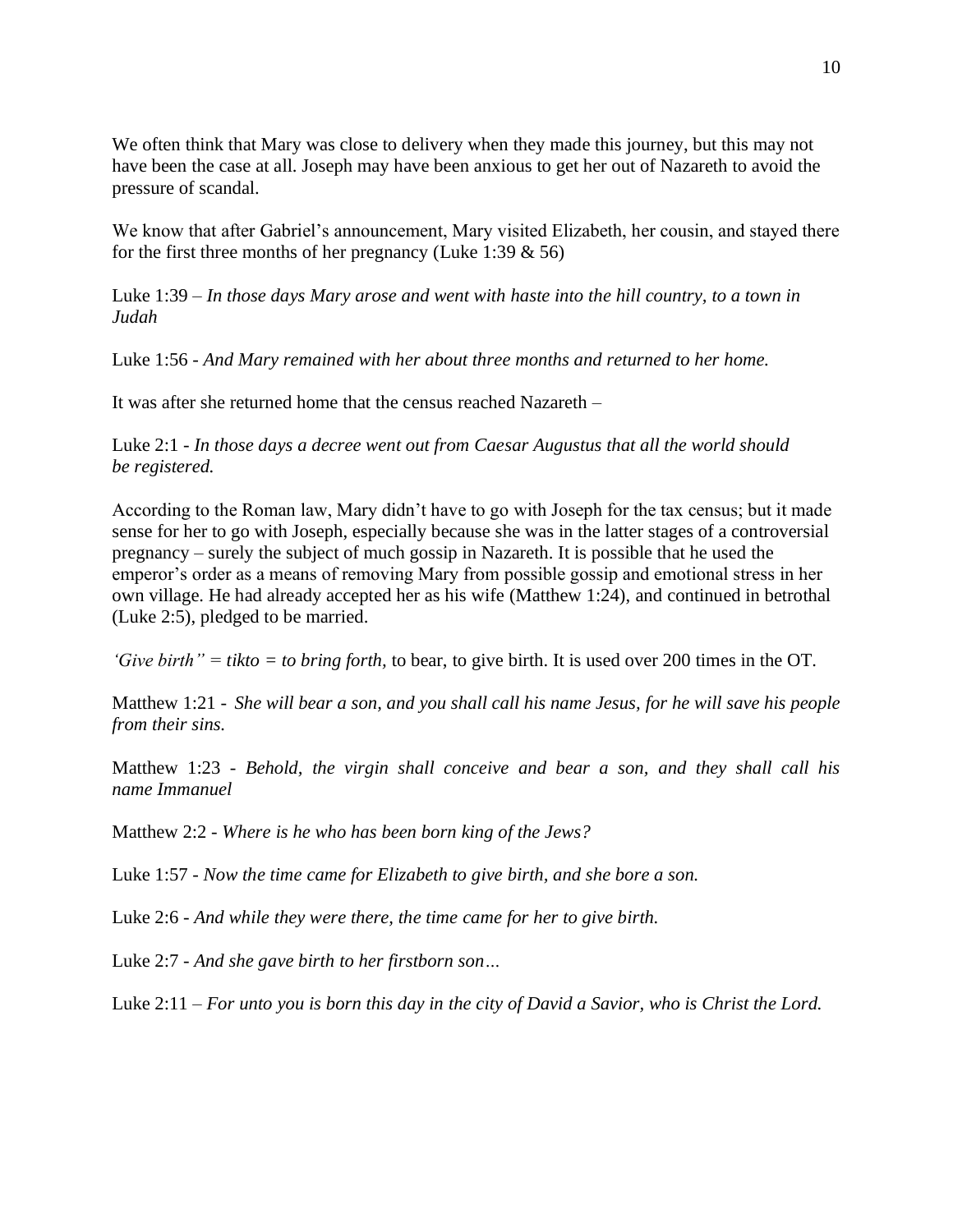*"If we imagine that Jesus was born in a freshly swept, county fair stable, we miss the whole point. It was wretched—scandalous! There was sweat and pain and blood and cries as Mary reached up to the heavens for help. The earth was cold and hard. The smell of birth mixed with the stench of manure and acrid straw made a contemptible bouquet. Trembling carpenter's hands, clumsy with fear, grasped God's Son slippery with blood—the baby's limbs waving helplessly as if falling through space—his face grimacing as he gasped in the cold and his cry pierced the night....No child born into the world that day seemed to have lower prospects. The Son of God was born into the world not as a prince but as a pauper. We must never forget that this is where Christianity began, and where it always begins—with a sense of need, a graced sense of one's insufficiency. Christ, himself setting the example, comes to the needy. He is born only in those who are "poor in spirit."*

Kent Hughes

"*firstborn"* = *prototokos* = *proto* = *first* & *titko* = *birth* – it can mean chronologically but also means preeminent

*wrapped him in "swaddling cloths" = spargannoo from spárganon* = a swathing or swaddling band. Swaddling clothes were narrow strips of cloth wrapped around an infant. Swaddling is an age-old practice of wrapping infants in blankets or similar cloths so that movement of the limbs is tightly restricted.

The Jews also wrapped their dead in strips of cloth, as they did their infants. His birth was a reminder of the death that would inevitably follow one day.

This, and the gift of myrrh, point to Jesus's death

Mathew 2:11b - *Then, opening their treasures, they offered him gifts, gold and frankincense and myrrh.*

It is assumed the gold points to his kingship, the frankincense to his priesthood and the myrrh to his death. The family may have also used these gifts to pay for their sojourn in Egypt.

The gospel of Matthew tells us that after Herod died an angel of the Lord appeared in a dream to Joseph in Egypt and said, 'Get up, take the child and his mother and go to the land of Israel, for those who were trying to take the child's life are dead" (Matt 2:19-23) Herod died in 4 B.C. Depending on when Jesus was born, the journey to Egypt lasted no more than two years, and perhaps as little as a few weeks or months.

Lk 23:53 *- "And he took it down and wrapped it in a linen cloth, and laid Him in a tomb cut into the rock, where no one had ever lain."*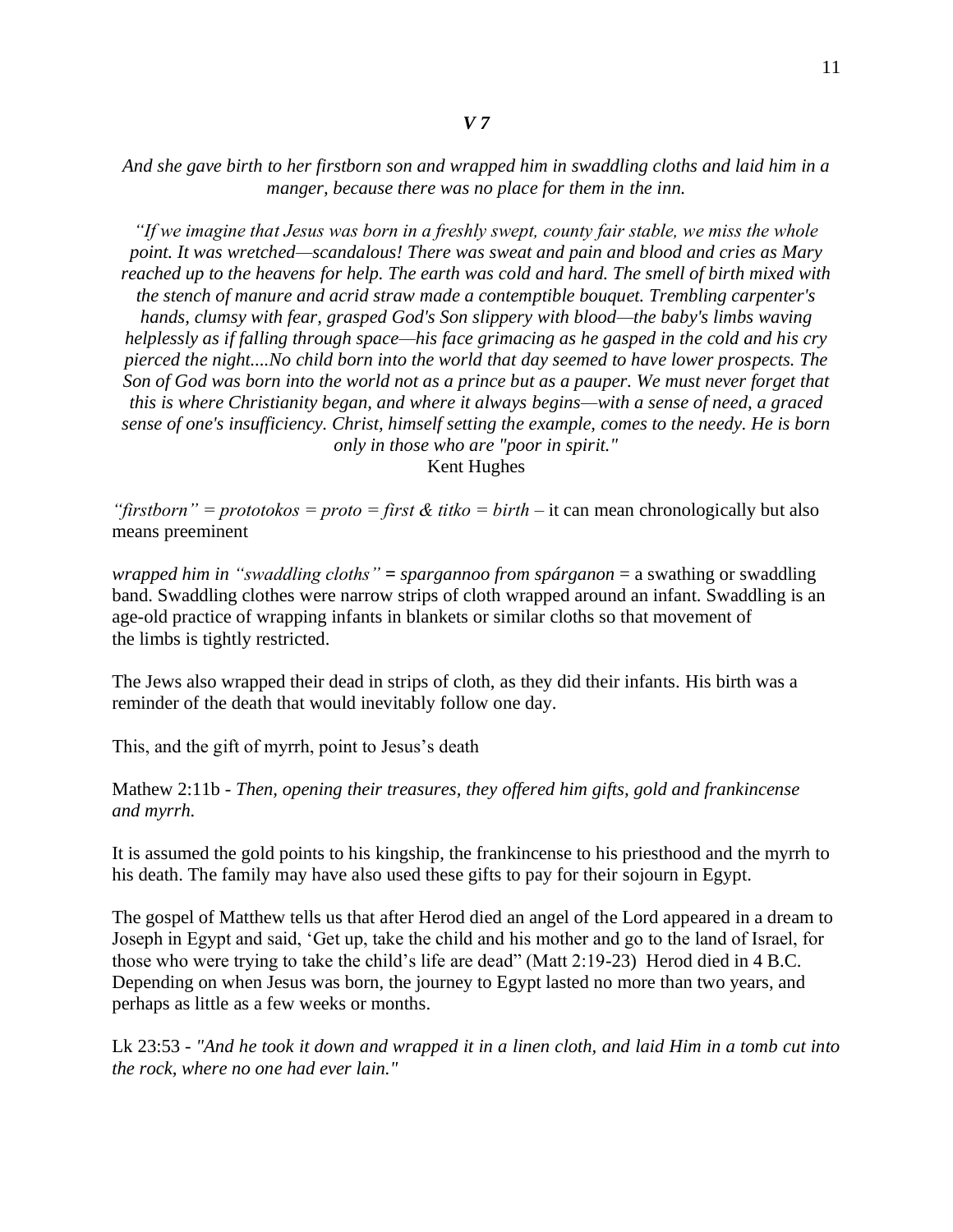What was the manger? *Manger = phatne = a crib, a feeding trough –* an appropriate place for the bread of life (John 6:35; 48) to be born.

Such mangers were often made of stones laid like blocks, then plastered over with a substance to make them waterproof. These feeding troughs could also be carved from a single block of stone or simply made of dried mud. The animals ate from them. Hezekiah had many such stalls. Actually, several references may be found (2 Chronicles 32:28; Job 6:5; 39:9; Isaiah 1:3; Joel 1:17; Habakkuk 3:17).

Isaiah 1:3a - *The ox knows its owner, and the donkey its master's crib,*

*Habakkuk 3:17 – Though the fig tree should not blossom, nor fruit be on the vines, the produce of the olive fail and the fields yield no food, the flock be cut off from the fold and there be no herd in the stalls,*

Archaeologists have discovered stone mangers in the horse stables of Ahab at Megiddo. Our members have seen them when visiting Megiddo in the Valley of Armageddon.



Many Palestinian homes consisted of one large room that contained an elevated section and a lower section. The elevated section was the family's living quarters, while the lower section housed the family's animals. Usually a manger, in the form of a masonry box or a stone niche, was located in the lower section. Mangers were also put in cave stables or other stalls.

*"No"* room = *ouk* = absolutely none.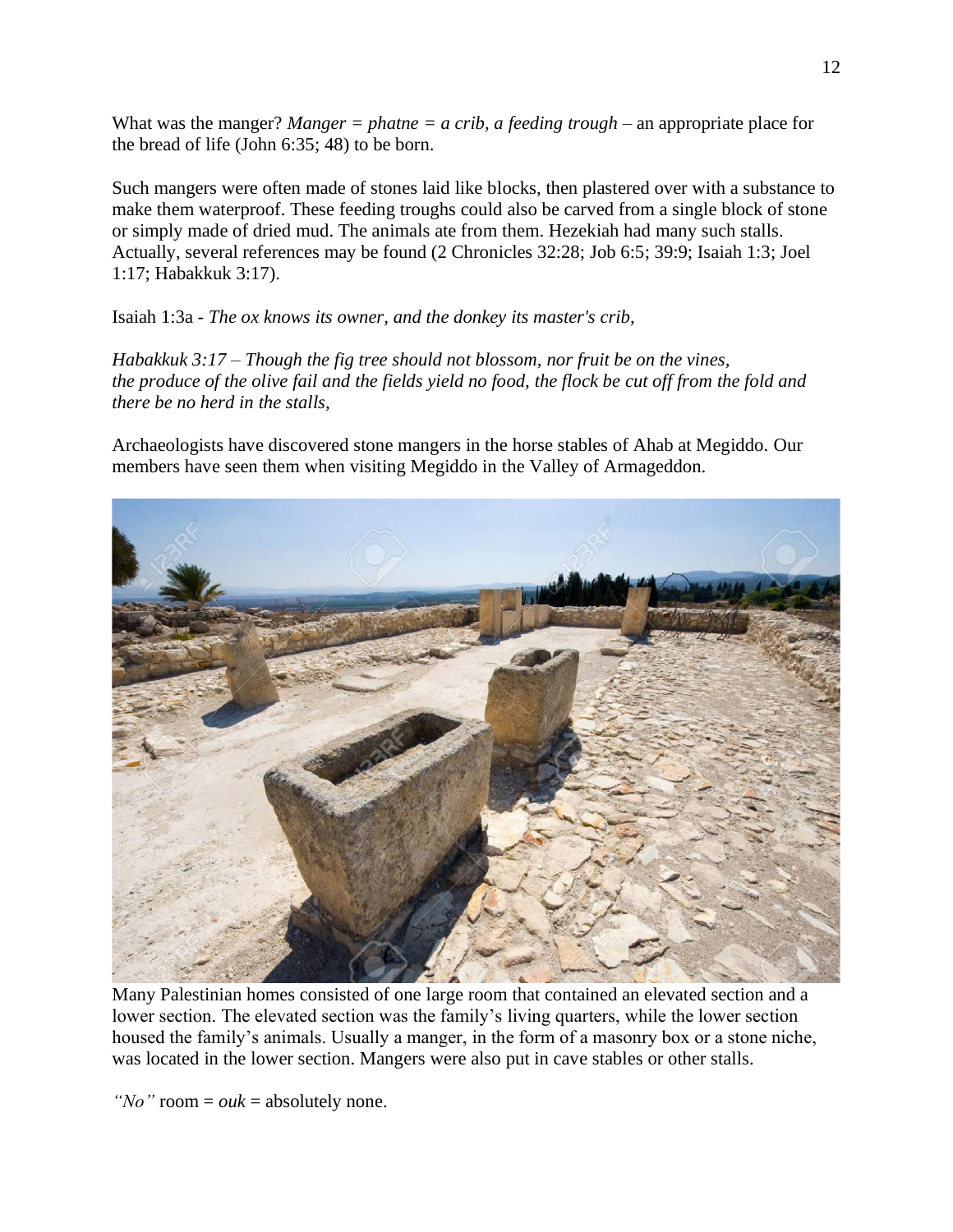Because so many had returned to Bethlehem for the census, the small city was overflowing with people. There was no available room for Mary and Joseph, which forced them to take refuge in the only place available—a shelter for animals. (Although the Bible never mentions animals being present at the birth of Christ, Luke does say that the baby Jesus was laid in a manger—and the presence of a manger strongly implies the presence of animals.)

*Inn* = *kataluma* = used elsewhere only in Luke 22:11 and Mark 14:14 where it means guest room or dining room, referring to a room in someone's house made available to Jesus and His disciples to celebrate the Passover meal.

Guest chambers in Hebrew homes could be reached from the outside without passing through the house. Jesus applied this in Revelation 3:20 – "*Behold, I stand at the door and knock. If anyone hears my voice and opens the door, I will come in to him and eat with him, and he with me."*

- a) Is this eschatological? Jesus is calling the church (Laodicea) to repentance (3:19). (Pastor's choice)
- b) Is this the Master returning to his watchful servants (Luke 12:35-40)?
- c) Is this Solomon's lover at the door (SoS 5:4)?
- d) Is it the door to the human heart (John  $14 \& 15$ )
- e) Is it the house of a sinner (Mark 2:16; Mt 11:18-19)?
- f) Is it the groom knocking on the bride's chamber?

The point for us is that Jesus is using imagery that is understood by his listeners.

Interesting note: There is a theory that the shelter in which Jesus was born was a place in the northern part of Bethlehem called *Migdol Eder.* This was a watchtower with a place underneath that shepherds used during the lambing season to shelter the newborn lambs that would later be used as sacrifices in the Jerusalem temple. Jacob fed his sheep there (Genesis 35:21), and there the shepherds, keeping watch over their flocks by night, saw and heard the Angels singing, "*Glory to God in the highest, and on earth peace among those with whom he is pleased"* (Luke  $2:14$ ).

The prophet Micah, who foretold Bethlehem as the place of the Messiah's birth, also mentions Migdol Eder. Albert Barnes says it is one mile from Bethlehem.

Micah 4:8 – *And you, O tower of the flock* (migdol eder) *hill of the daughter of Zion, to you shall it come, the former dominion shall come, kingship for the daughter of Jerusalem.*

This theory is used to explain why, when the heralding angels gave the sign that the baby would be "wrapped in cloths and lying in a manger" (Luke 2:12), the shepherds seemed to know exactly where to look.

*"That is the way the Saviour came into the world. He did not lay aside His deity; He laid aside His glory. There should have been more than just a few shepherds and angels to welcome Him all of creation should have been there. Instead of collecting taxes, that fellow Caesar should*